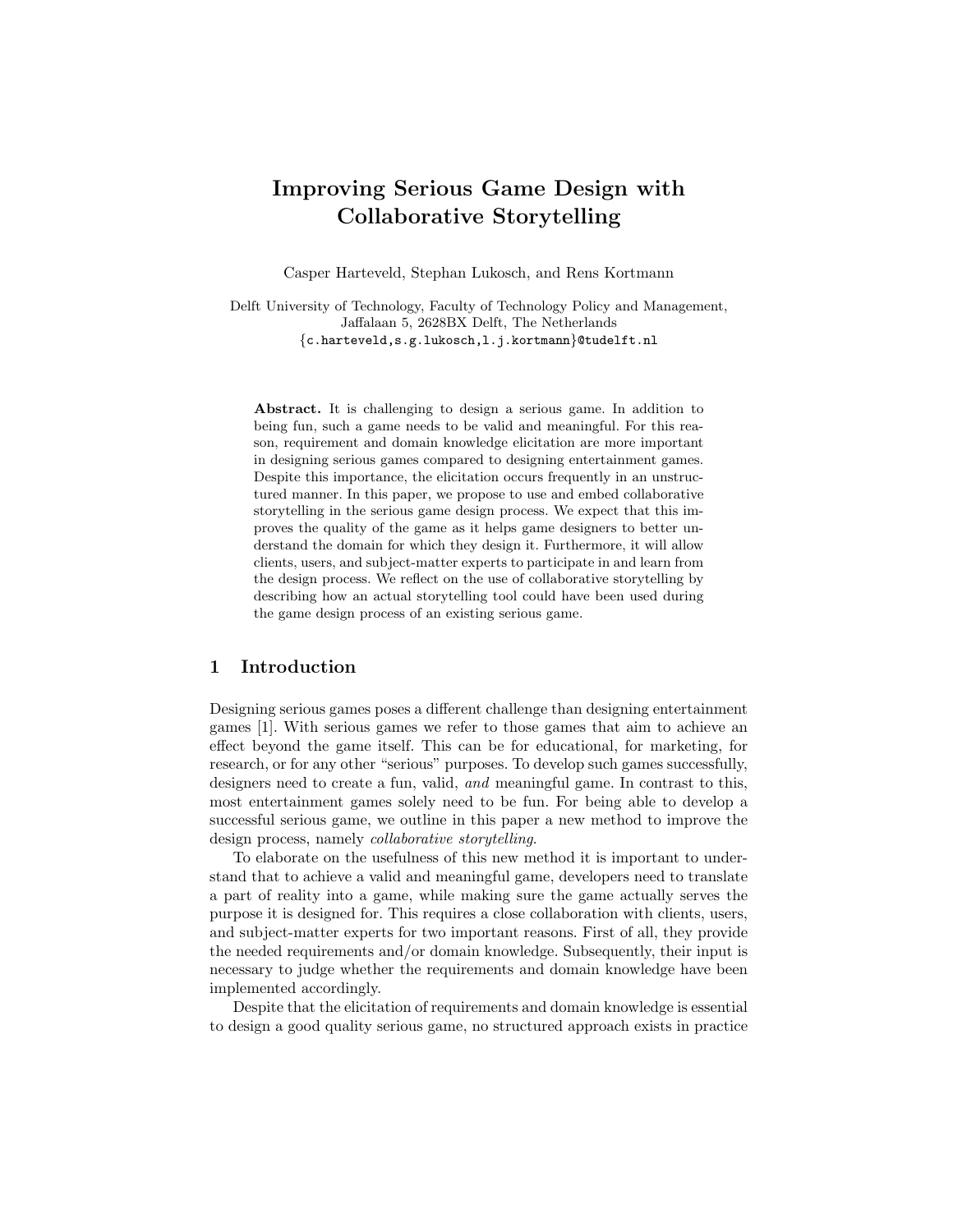that deals with this. To overcome this issue, "stories" can play a (more important) role. Telling stories are not only a given phenomenon of human practice (including games); it is purposefully used as a method or a procedure in different areas of application under the designation storytelling. A specific and potentially useful method for serious game design is collaborative storytelling. This aims at the development of a common understanding within a group by coordinated narrating activities (when each person contributes his or her own knowledge and his or her own interpretation of a common experience), to make implicit knowledge explicit. A further special quality in collaborative storytelling that makes it promising for serious game design arises from the restriction on verbal telling of stories, i.e. from the restriction on auditive production and perception.

Based on these potential advantages, we propose in this paper to structure the design process of serious games by using and embedding a collaborative storytelling approach. We expect that the use of collaborative storytelling improves the quality of the game for two possible reasons. Storytelling will help game designers to better understand the domain for which they design a game. Furthermore, storytelling will allow clients, users, and subject-matter experts to participate in and learn from the design process.

In the following, we first further discuss the game design process of serious games. Then, we introduce a tool for collaborative audio-based storytelling. In the following section, we reflect on how the design of a serious game could have benefited from collaborative storytelling. Finally, we discuss our approach and give an outlook on future work.

#### 2 Designing a Serious Game

To understand the need for a systematic approach to elicit requirements and domain knowledge, we outline in this section the design process of a serious games and its issues. First, in Section 2.1, the value of elicitation within a game design process is indicated. Secondly, in Section 2.2, a number of issues are discussed based on the experiences of designing a serious game called Levee Patroller.

#### 2.1 The value of elicitation

Although designing a game is largely a creative process, it is possible and also beneficial to formalize, and thus structure, the game design process into specific design steps that need to be taken. Based on widely accepted approaches in game design [2, 3] and software engineering [4], Kortmann and Harteveld [5] described that designing a (serious) game consists of four sequential design phases (see Figure 1). The four phases are explained in order below:

SCOPE In the scoping phase of a game design process, the designer and client determine the aim, the required resources, and the planning of the project. DESIGN In the design phase, the requirements of the game are elicited and a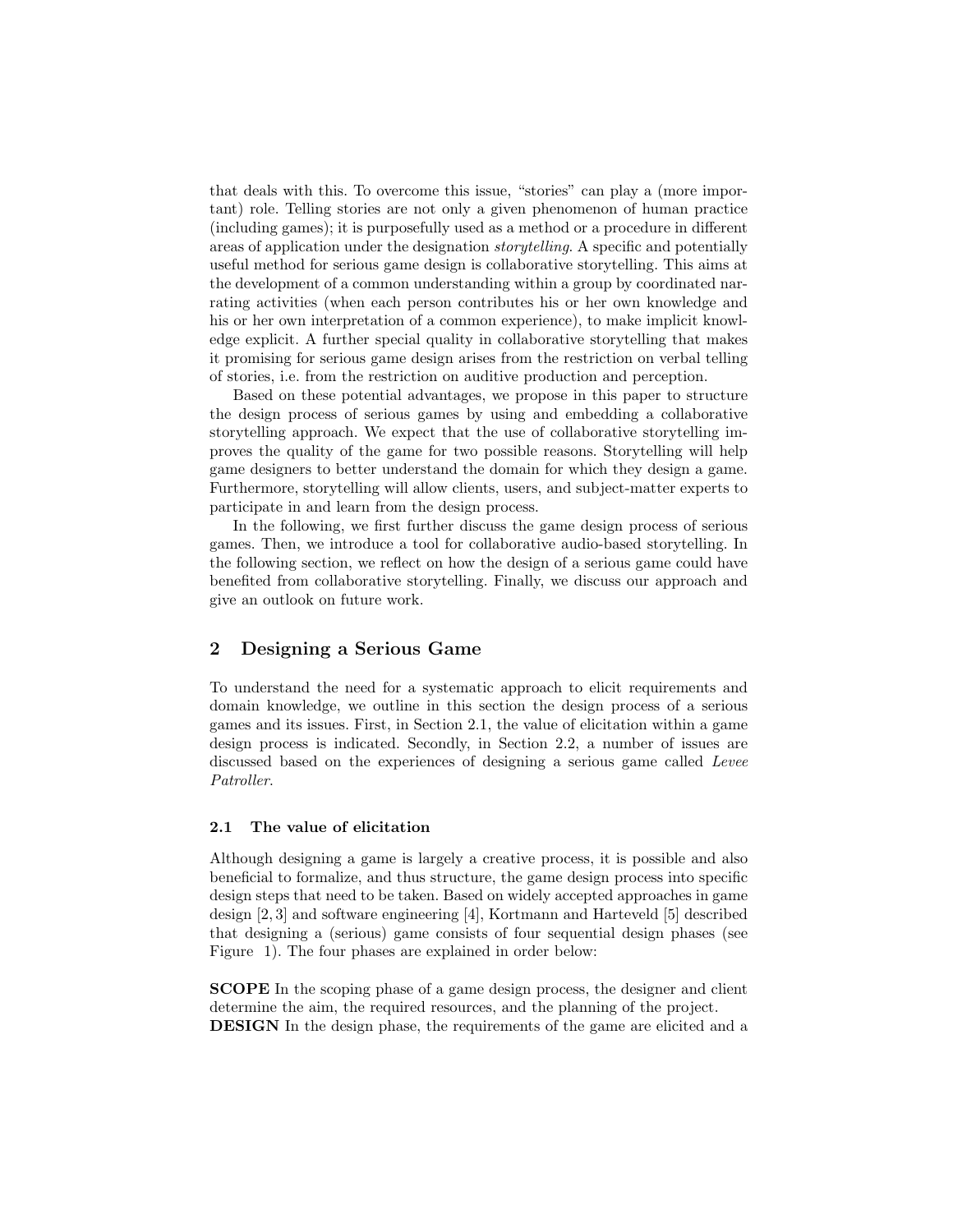functional design of the game is drawn up. This design includes the construction of the system model upon which the game is based.

BUILD In the build phase, a game artefact is constructed. This could be a computer game, but may also be a board game, or a set of rules of a rather abstract game.

TEST In the test phase, developers and the client verify and validate the game. For this they could use test players, or they could evaluate the game themselves; this choice depends on the maturity level of the game under construction.

The authors further argued that the design process should have three decision moments throughout the process [5]. These are necessary to potentially return to one of the preceding phases. This iterative character makes it possible to gradually improve the design. The design team can start the iteration cycles by constructing and evaluating very simplified versions of a game. Over time more complex and complete versions of this game are developed in the iteration cycles that follow.



Fig. 1. Game design process by Kortmann and Harteveld [5]

Based on this design process, we can see that elicitation is needed in every phase and every decision moment. In the first two phases it is necessary to elicit requirements from clients and users. With these requirements, the designers are able to set the scope and determine the functional design. During the third phase, the build phase, elicitation of domain knowledge takes place. If the wanted domain knowledge is simple and clear-cut it may not be needed to talk to subject-matter experts. However, if the game is about complex processes or implicit procedures, detailed domain knowledge is desirable. Collaboration with subject-matter experts is further applicable when the domain knowledge itself is ambiguous, undecided, dispersed, or when experts have different views on the subject. In the last phase, the test phase, and at each of the decision moments, it is necessary to elicit feedback to evaluate and validate the design choices. From this, it can be judged whether the requirements and domain knowledge have been implemented accordingly.

The elicitation of these types of information is essential to serious game design as functionality (in terms of validity and meaning) is a critical success factor. Otherwise a serious game may not reach a certain effect beyond the game that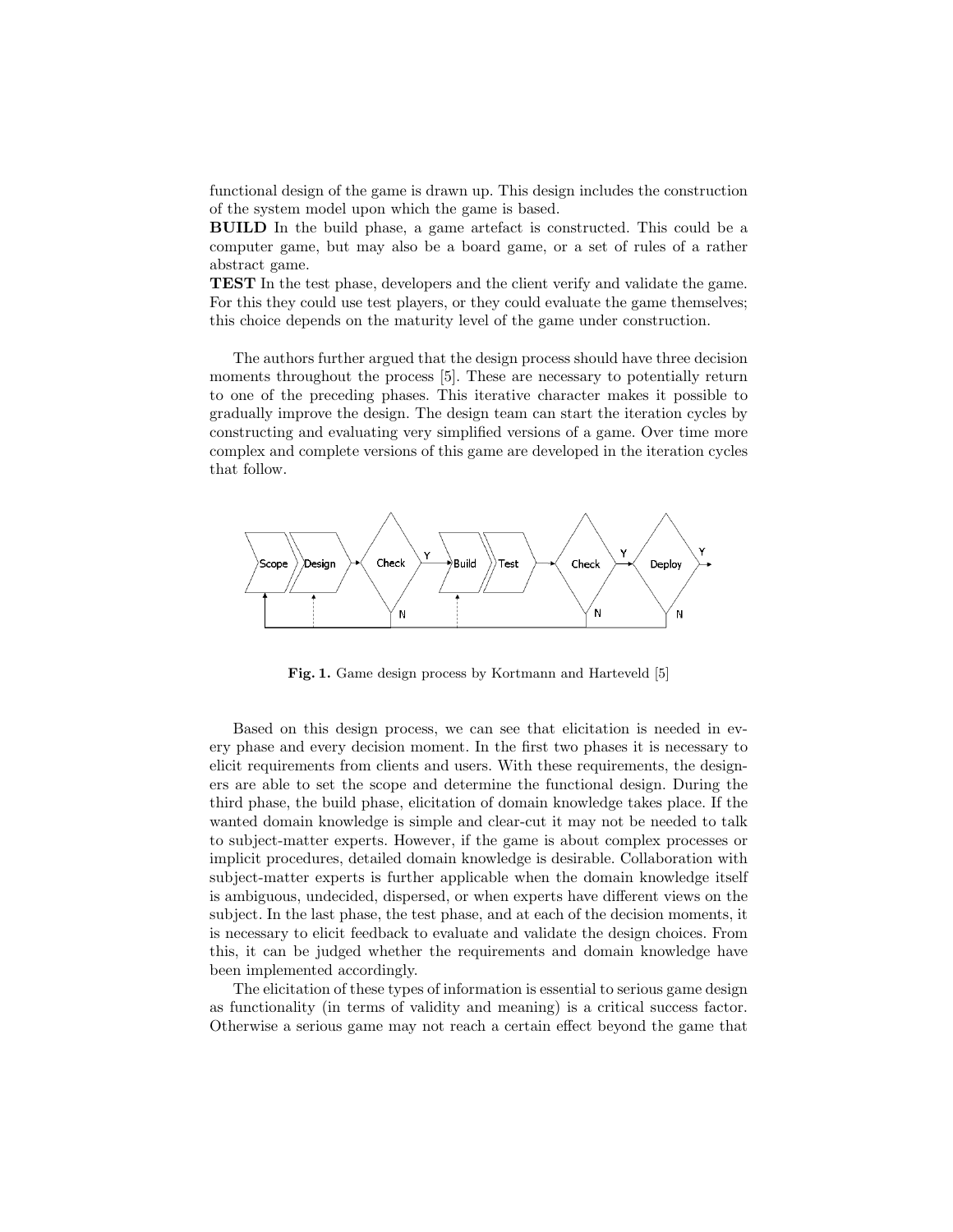relates to an activity in reality [1]. The problem with serious game design is that the elicitation is largely unstructured. The case of Levee Patroller will illustrate a number of issues that may arise due to this lack of systematic inquiry.

#### 2.2 The design of Levee Patroller

Levee Patroller can be described – in game jargon – as a "single-player  $3-D$ first-person game." This means the game is solely played by one user from the perspective of the player character. This game the commercial game engine "Unreal Engine 2." In the game the player's role is that of a "levee patroller." These are people who inspect the levees regularly or in cases of emergency. This inspection activity is of high importance to the Netherlands due to the high risks involved in a possible levee failure.<sup>1</sup> Therefore, it was desired that these professionals can practice their recognition and reporting skills of failures in a safe and virtual environment. This is in particularly important, since it is difficult to do this in reality. These types of failures occur rarely. The basic purpose of the game is to find every virtual failure and report it (see Figure 2).



Fig. 2. A levee failure in Levee Patroller

From the original game design process several interesting issues can be noted that could have been improved if a more systematic elicitation method would have been used:

 $1$  Levees (or dykes) are barriers that protect the land from flooding.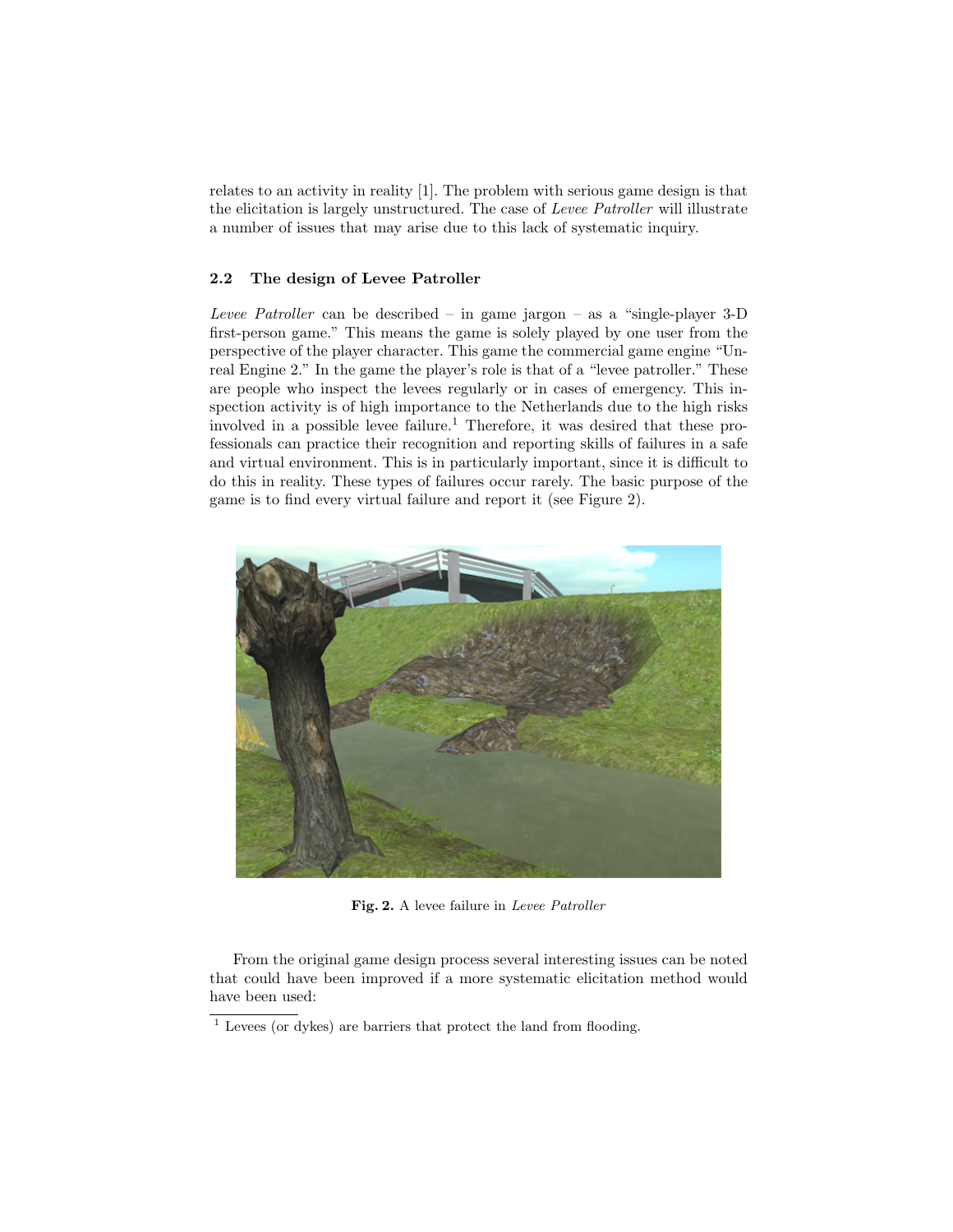- 1. Diversity The game had a number of clients. These clients differed in vocabulary, organizational setup, and in the type of failures they deal with amongst many other differences. This made it incredibly difficult for the designers to judge to what extent the clients were talking about the same issues on the one hand, and to determine, on the other hand, how they needed to translate the differences to the game.
- 2. Lack of or implicit knowledge The game design heavily depended on the input of subject-matter experts. Little is known about failures. Only a few pictures and reports are available. The knowledge of these experts is largely implicit. This also became clear during the process. Frequently, designs had to be changed, because the visualization was not exactly what the expert had in mind. When the visualizations were made, however, much information about the motivations of the design were lost. The designers could not explain how the virtual failure evolved throughout the process. The design would have highly profited from a way to capture the knowledge of experts and make it explicit.
- 3. Dissensus Another issue related to the subject-matter experts is that amongst each other they did not reach a consensus about the visualization of many failures. Due to time pressure, and an inability of experts to assist the design at all times, the design team mostly decided on pressing issues themselves. If beforehand, it would have been possible to let experts comment on each other in a flexible way, the pressing issues may have been decided on in a more correct manner.
- 4. Documentation In general, this project also had trouble in documenting design choices and feedback from clients and users. Due to this, it has become difficult to trace back why certain decisions were made.

From the above, it becomes clear that the Levee Patroller project suffered from an unstructured approach to elicit information and implement this into a game. Valuable information has gone lost to (a) improve the game, (b) give feedback to the users, and (b) discuss with experts why certain design choices were made. Therefore, we argue that this design process could have benefited from a more systematic way of gathering information about the requirements and the domain knowledge. When it comes to this sort of elicitation, we expect that collaborative storytelling can play a role. The next section discusses how a particular tool for collaborative storytelling can be used to realize this.

# 3 CASTing – A Tool for Collaborative Audio-based Storytelling

Quite recently a comeback of listening can be determined on the basis of the risen demand for audio books [6] and from the unprompted rise of podcasting [7]. In our approach to requirements and domain knowledge elicitation, validation and evolution we focus on oral narrating activities. Spoken language is the basis for telling stories and an essential and quite natural part of human communication.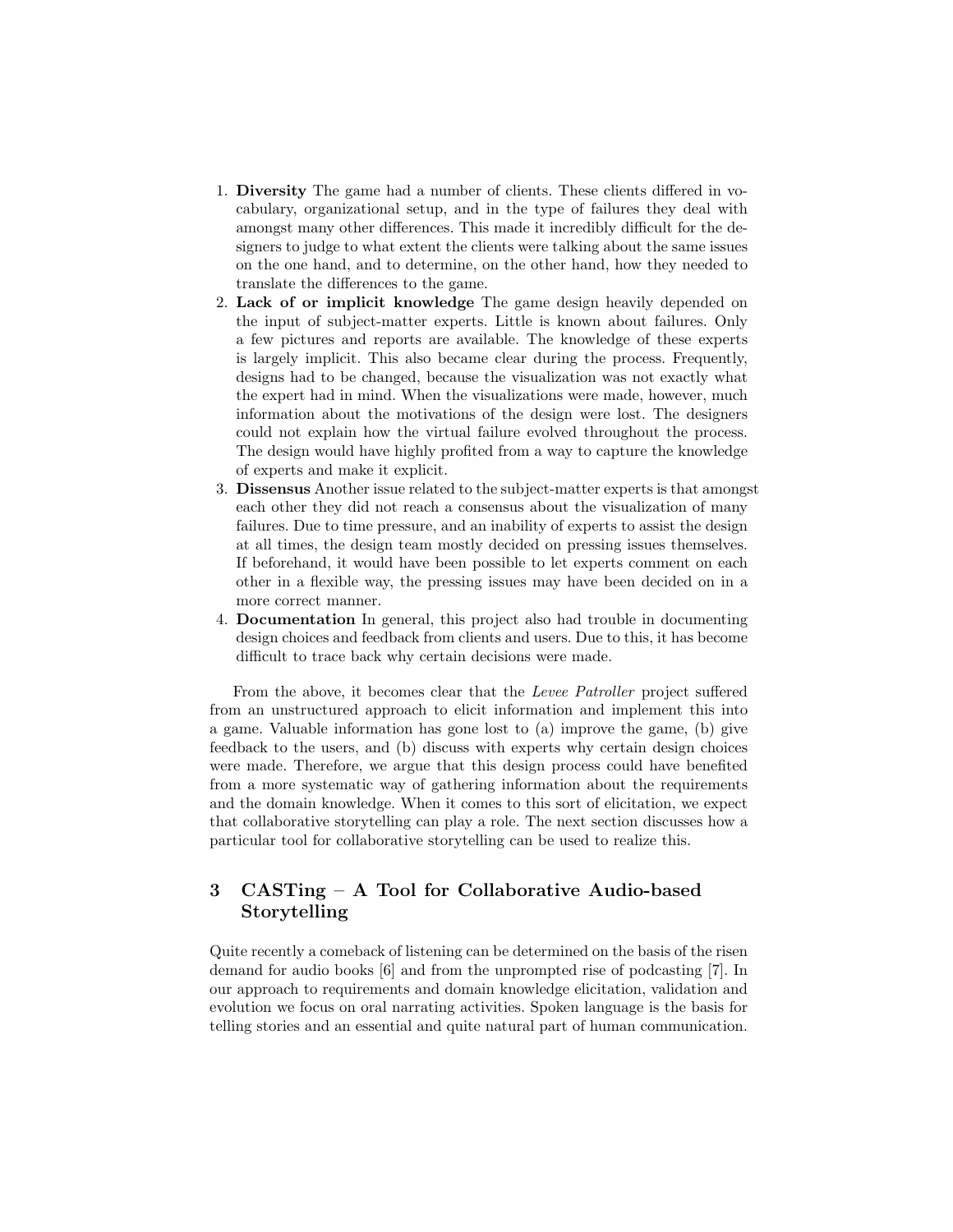Verbal telling of stories connects to the prevalent forms of data collection in user-centered requirements elicitation that are interviews and group discussions with stakeholders.

Based on these premises, a special quality in collaborative storytelling arises from the restriction on the auditive production and perception of stories. The focus on oral narrating activities aims at lowering the threshold for people to participate in the process in order to facilitate equal discourse (peer-to-peer) as well as the mutual exchange of the social roles of layman and experts (bottomup). It is obvious that the use of collaborative storytelling that is aligned to equal discourse or the qualification for participation makes special demands on supporting collaborative information systems. These must be easily accessible, self-describing and conducive for learning; in short, ease of use is essential.

CASTing [8] is an information system that enables audio-based collaborative storytelling in distributed settings. CASTing is based on a suitable collaboration process and offers a client application that allows different actors to collaboratively create audio-based stories as well as a web portal that serves as a community platform to access, review, and rate audio-based stories.

Considering the notion of telling and re-telling stories collaboratively in order to develop a common understanding within a group, it is obvious that users want to report on current events from different perspectives and to comment existing recordings and stories. Users want to place their comments directly at the point of interest and not at the end of an audio recording. In order to avoid cutting the audio recordings and thereby creating a huge bunch of smaller audio recordings, CASTing supports users to set marks in the audio recordings which can be used to link to a section in another audio recordings. Thereby, users can collaboratively specify stories using links between the different audio recordings. The assembly of single audio recordings results in a directed graph representing different alternative stories. By choosing a starting node within this graph, alternative paths, i.e. different versions of a story, can be selected for publication.

Figure 3 shows the publishing perspective of the CASTing user interface. The upper right corner shows a story graph with a highlighted path. The single elements of the path are shown on the left side of the user interface and allow users to navigate within the selected story. Stories chosen for publication are subject to a rating within the group working on a story. Only by this collaborative assembly the alternative representation of scenarios, use cases, stories or requirements becomes possible as a genuine collaborative act of telling stories, in which a group of stakeholders agrees stepwise on a common view of things.

Often requirements and domain knowledge elicitation, validation and evolution are field work and require data collection on site as well as negotiations in distributed settings. Thus, users are collecting audio clips for a shared story located in different locations and possibly with intermittent access to the Internet. CASTing supports this kind of nomadic work and after performing local changes, users are able to synchronize their changes with the latest versions of the group's items and resolve any conflicts that might have occurred.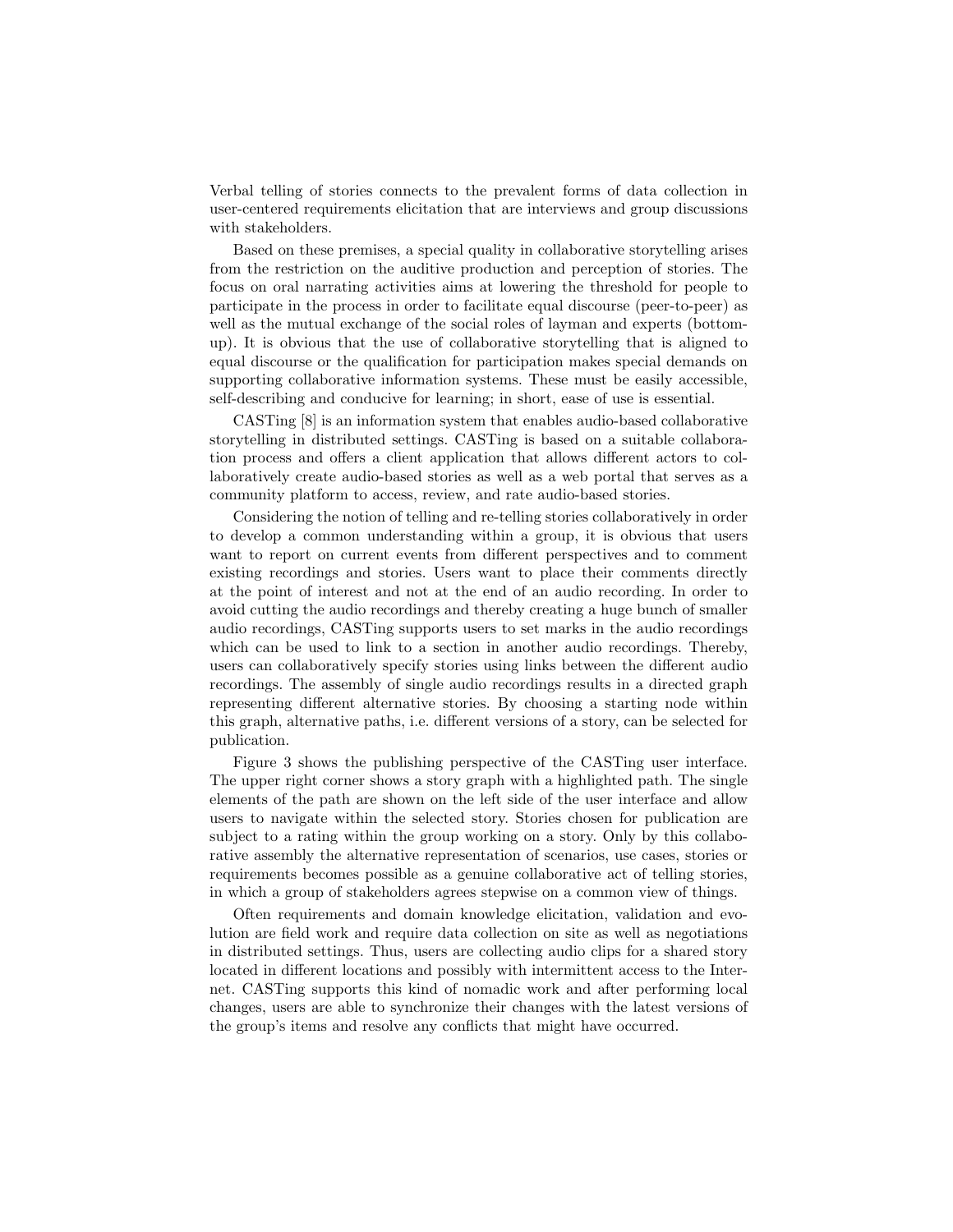

Fig. 3. The publishing perspective

These key concepts distinguish CASTing from other tools for collaborative and multimedia storytelling like StoryMapper [9], TellStory [10], PhotoStory [11] or MIST [12]. Based on these concepts CASTing supports a storytelling process that can be utilized in requirements engineering:

- 1. Creating a project team
- 2. Adding audio recordings
- 3. Segmenting audio recordings
- 4. Linking audio recordings
- 5. Publishing a story

These five steps may be executed in any order. It is possible to skip steps or to return to steps in the process. Thereby, CASTing supports the self-regulated collaborative development of a story representing knowledge about a specific domain. Furthermore, this open collaboration process allows all stakeholders to add their understanding to the story graph and thereby support a evolutionary knowledge acquisition as well as reflection process.

As mentioned before, CASTing also offers a web portal which serves as community platform and allows users to register, to create a project, to invite project members, to join ongoing projects, to upload and share audio recordings, to communicate via chat or message board, to view who else is currently, and to review all project-related information. Apart from the above functionality, the web portal also supports users in starting story-related discussions, commenting stories, tagging content and voting on stories. These votes can be used by a project team to decide which of the alternative threads in the story graph is finally published as podcast to all members of the web portal and thus is available to the public.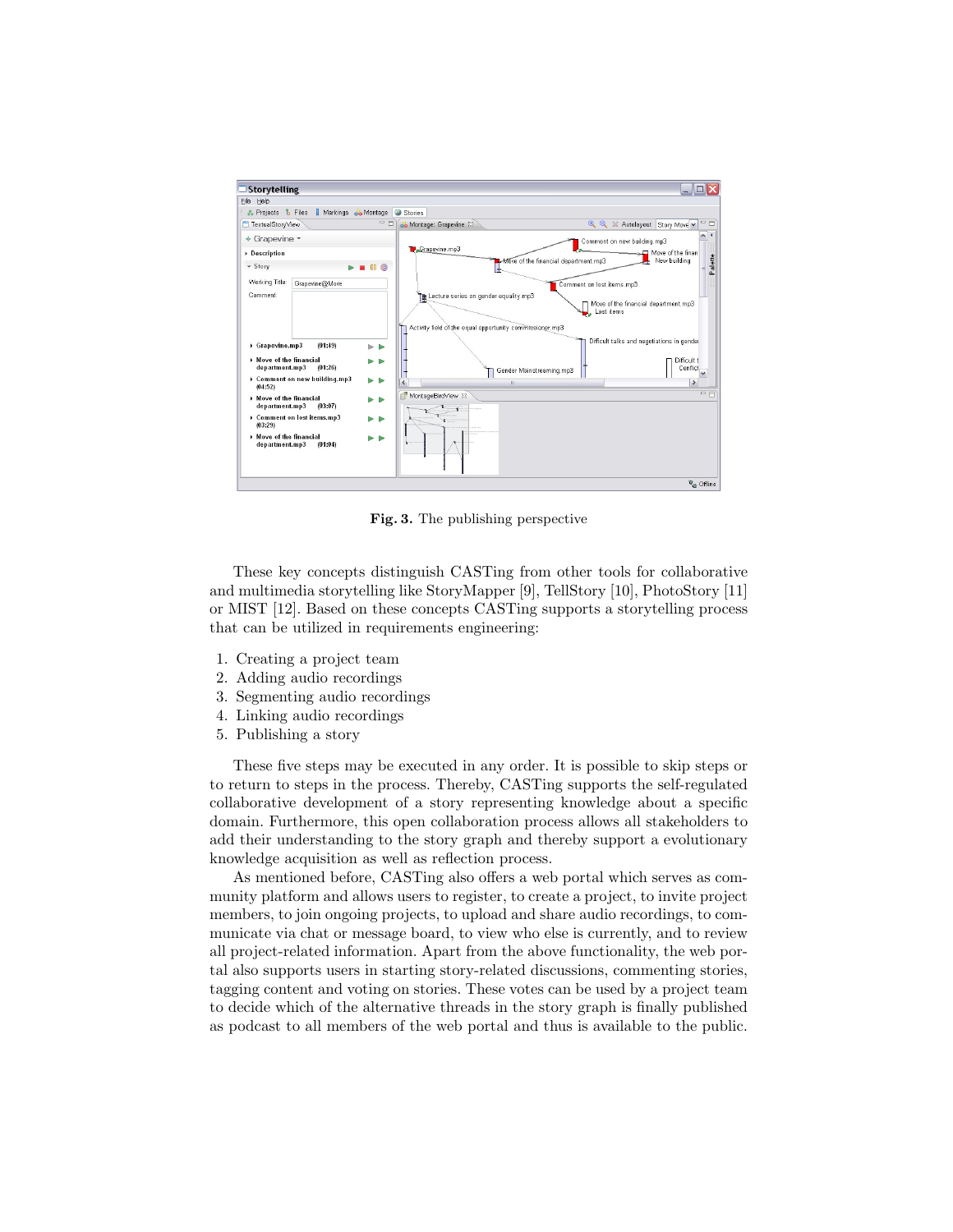Such a published podcast can of course be included in a new story project, segmented by marks, linked with other audio recordings, and finally be published again.

### 4 Reflecting on the design of Levee Patroller

We first described why a serious game design process needs to have more structure for eliciting requirements and domain knowledge. Subsequently, we discussed CASTing, a particular tool that makes collaborative audio-based storytelling possible, and how it can be used in a game design process to deal with the mentioned elicitation issues. Now we want to illustrate how the design of Levee Patroller could have benefited from the use of CASTing.

First, at the beginning of the project a web portal would have been published that could be accessed by clients, users, and subject-matter experts. Three separate folders would have been made: requirements, failures, and use. The first folder, requirements, relates to what the game needs to become and have. The second, failures, is concerned about the stories of the possible failures that could be implemented in the game. Finally, the third, use, is about the experiences of users in playing the game. The latter could be used to validate the game.

Due to the distributed setup of CASTing it would have just been a matter of giving some input to the community to enable them to respond by uploading and sharing their audio recordings. This whole process only needs to be instigated once by the designers and further facilitated. A possible input could be the name or a picture of a failure. In case of requirements, it could be a single question, such as "what does a game to train levee patrollers need to have?." If user participation is high, this process requires less effort and leads to much more and better results. By means of voting, users can determine what requirements and failures are more important.

In this situation, experts can comment on each other and possibly reach consensus. Furthermore, clients may get an understanding of each other's position and find a possible middle ground that satisfies each of them or find out that they are actually talking about the same thing. But most importantly, everything is documented. This enables designers to have a coherent and consistent overview of all the feedback provided. It also makes it possible to go through the evolution of the project. An additional (and unexpected) benefit of the system could be that the input of the users can even be used inside the game environment. An explanation of an expert could be implemented as a sound element that is triggered whenever an explanation of a failure needs to be given.

From this, it becomes clear in what way CASTing can be applied for serious games. Although many more applications can be thought of, such as using it actually during the game and at the end during the debriefing, its potential lies foremost in capturing and documenting knowledge that is largely unavailable to laymen, which game designers are when they step into a field that is unknown to them.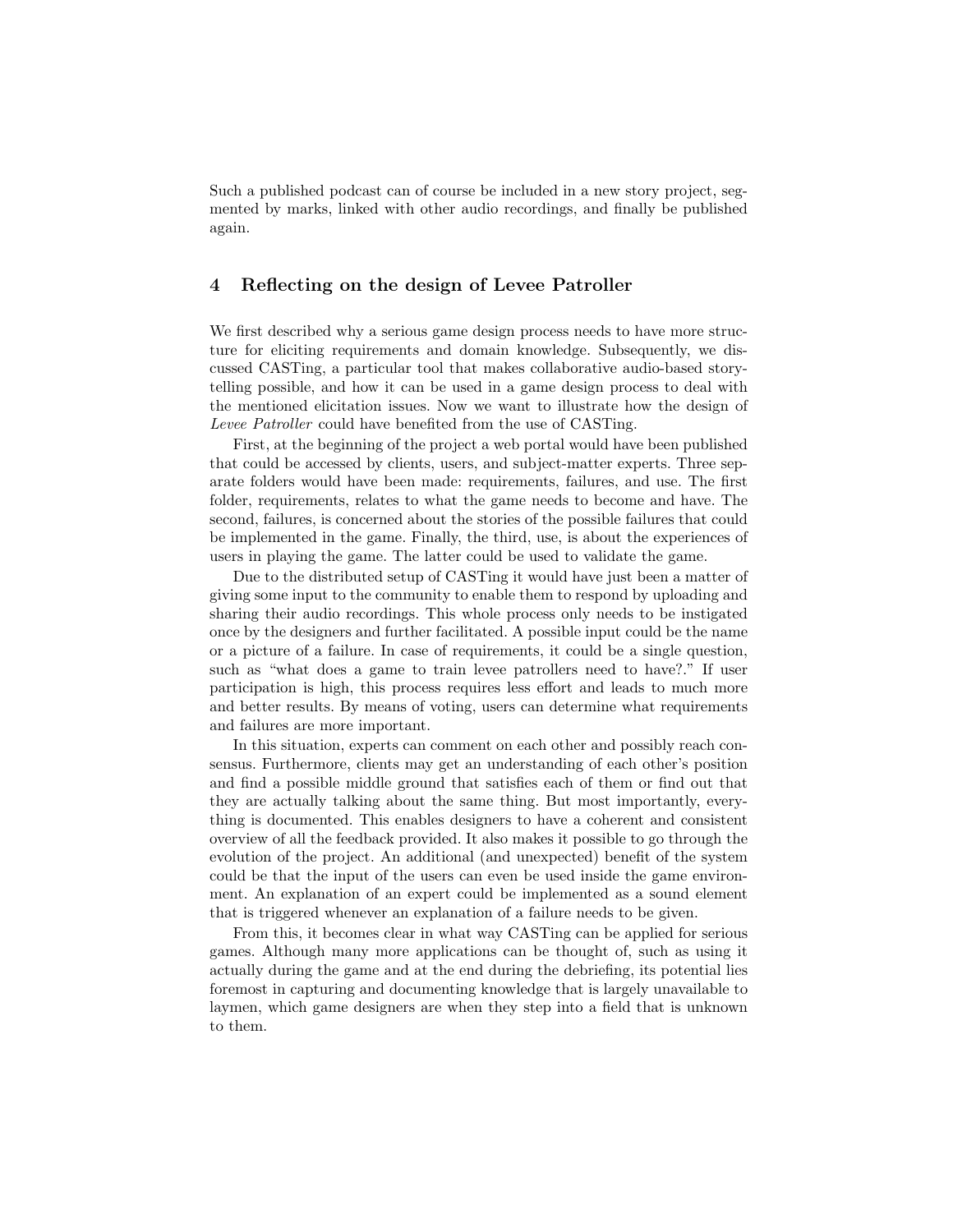## 5 Conclusion

Designing serious games is challenging. This especially accounts for capturing and eliciting requirements and domain knowledge. These are the essential ingredients to make a game valid and meaningful. To achieve this, collaboration is needed, not only between the designers, clients, users, and subject-matter experts, but amongst the whole community that is involved with the game. Another pressing issue is to make sure this happens systematically. Many serious game projects are too unstructured.

In this paper, we proposed collaborative storytelling to overcome the elicitation issues in serious game design. This method aims at the development of a common understanding within a group by coordinated narrating activities. This way, implicit knowledge can be made explicit, a restriction is made on auditive production and perception, which has several advantages over written production and perception, and people are able to reflect and elaborate on each other. To illustrate what it means to use collaborative storytelling, we discussed one particular tool called CASTing and related this to the game design process of a serious game called Levee Patroller. From this, it could be distilled that the original design process could have benefited from collaborative storytelling.

We want to stress that this approach may not be suitable for every type of serious game. Although documenting information is never problematic in itself, the approach can be quite cumbersome. This may especially be true for those serious games that are simple and clear-cut about their purpose and subject matter. This means that project initiators have to carefully see to what extent they can profit from this approach.

To be able to make this trade-off, it is important to actually use collaborative storytelling in practice. Any trade-offs for using the approach may become clearer after that. Another future work that lies ahead of us is to see in what other ways the approach can be used. It may, for example, also have a high potential for usage during the game and at the debriefing.

#### References

- 1. Harteveld, C., Guimaraes, R., Mayer, I., Bidarra, R.: Balancing play, meaning and reality: the design philosophy of levee patroller. Simulation & Gaming (forthcoming)
- 2. Duke, R.: Gaming: the future's language. SAGE (1974)
- 3. Duke, R., Geurts, J.: Policy games for strategic management: pathways into the unknown. Dutch University Press (1974)
- 4. Wysocki, R.: Effective software project management. Wiley (2006)
- 5. Kortmann, R., Harteveld, C.: Agile game development: lessons learned from software engineering. In: Learn to game, game to learn, Proceedings of the 40th conference of the international simulation and gaming association. (2009)
- 6. Philips, D.: Talking books: The encounter of literature and technology in the audio book. Convergence 13(3) (2007) 293–306
- 7. Hein, G., Jakuska, R.: Podcast industry. iLabs Center for Innovation Research, School of Management, University of Michigan-Dearborn (April 2007)